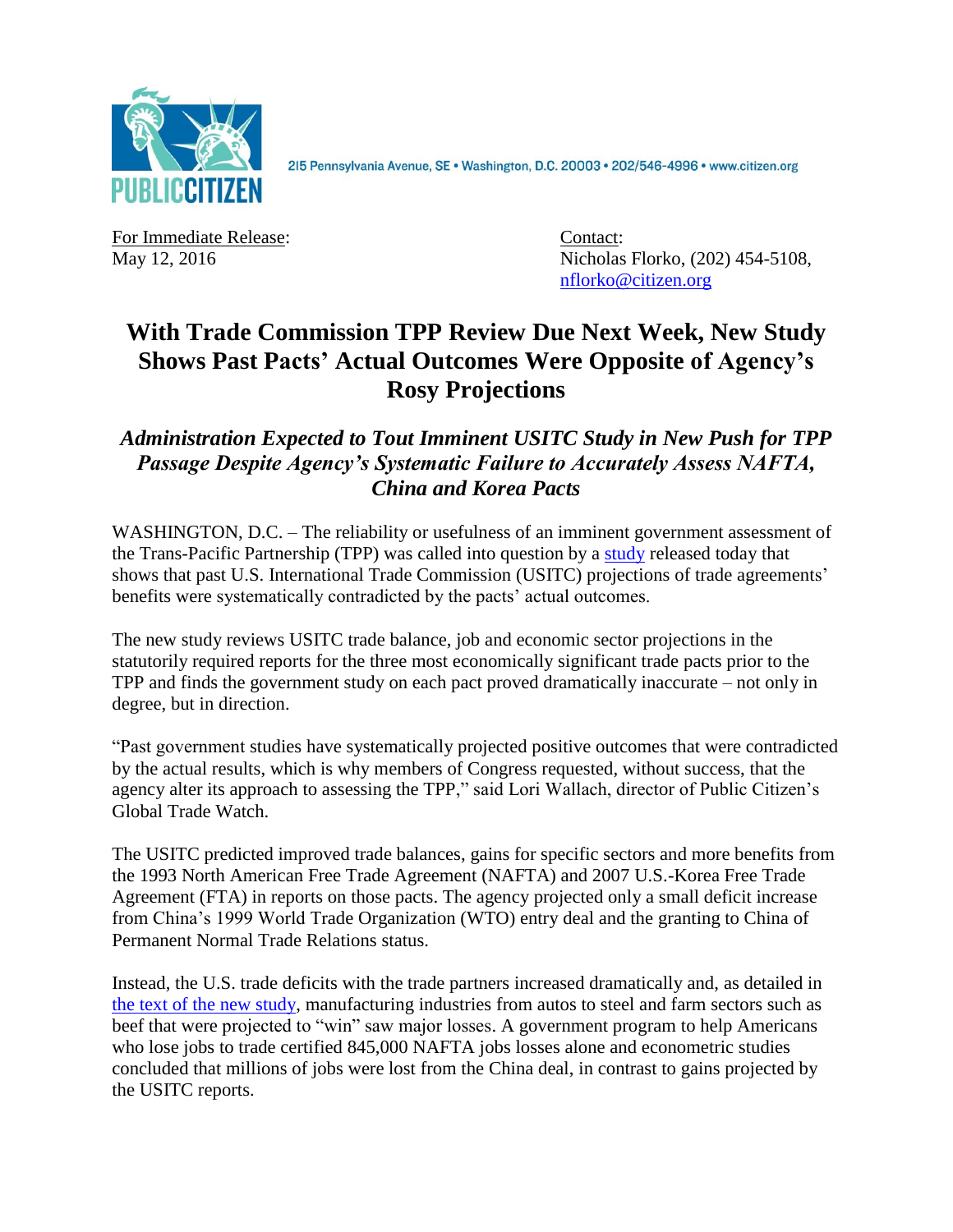| <b>NAFTA: U.S.-Mexico Trade</b>                              |                                              |                                            |
|--------------------------------------------------------------|----------------------------------------------|--------------------------------------------|
| 1993 - Baseline                                              | <b>USITC Projection</b>                      | <b>2015 - Actual</b>                       |
| \$2.6 billion goods surplus<br>(services data not available) | \$10.6 billion goods and<br>services surplus | \$57 billion goods and<br>services deficit |
| <b>China-WTO: U.S.-China Trade in Goods and Services</b>     |                                              |                                            |
| 2000 - Baseline                                              | <b>USITC Projection</b>                      | <b>2015 - Actual</b>                       |
| \$113 billion deficit                                        | \$120 billion deficit                        | \$340 billion deficit                      |
| <b>U.S.-Korea FTA: Trade in Goods and Services</b>           |                                              |                                            |
| 2011 - Baseline                                              | <b>USITC Projection</b>                      | <b>2015 - Actual</b>                       |
| \$5.8 billion deficit                                        | \$2.5 billion deficit                        | \$16.8 billion deficit                     |

The new report also reviews how the USITC's use of a computable general equilibrium (CGE) model leads to projections entirely unrelated to actual outcomes by simply assuming away the very results that have often occurred under past pacts: long-term job loss, trade deficit increases and currency devaluations.

Under the model, the USITC collects information on current exports, imports, gross domestic product (GDP), tariff rates, investment flows and more. It creates equations to calculate how trade flows would change if a pact's terms were fully implemented. The model looks to an endpoint, not the process of getting there. It does not consider whether there may be increases in trade deficits along the way, or whether other nations may not fully implement or enforce a pact's terms. Rather it projects a final outcome assuming full implementation. Running this simulation generates data on potential changes in exports and imports. By design, it assumes the trade balance does not change and that employment levels remain consistent – that workers who lose jobs simply obtain new jobs in other sectors where wages are presumed to increase.

A growing body of academic criticism of the CGE model employed by the USITC has focused on the numerous assumptions researchers make, including what economic factors are included and excluded, and what included factors are assumed to remain constant. For instance, implicit in the assumption that the trade balance does not change is the assumption of flexible exchange rates. But in reality, currency manipulation is a significant problem among some of the TPP countries. The U.S. Department of Treasury just recently included TPP nation Japan on its new Monitoring List in its semi-annual report on "Foreign Exchange Policies of Major Trading Partners of the United States."

The assumptions baked into the model can contribute to gaps between projections about import and export levels and actual outcomes. Also, given that the results of the trade flow simulations are then used to project broader outcomes (such as on U.S. economic growth), assumptions piled on assumption can cause results that are incorrect, not only in degree, but in direction.

Different assumptions can result in diametrically opposed outcomes, as demonstrated by the recent Peterson Institute for International Economics and Tufts University studies on the TPP.